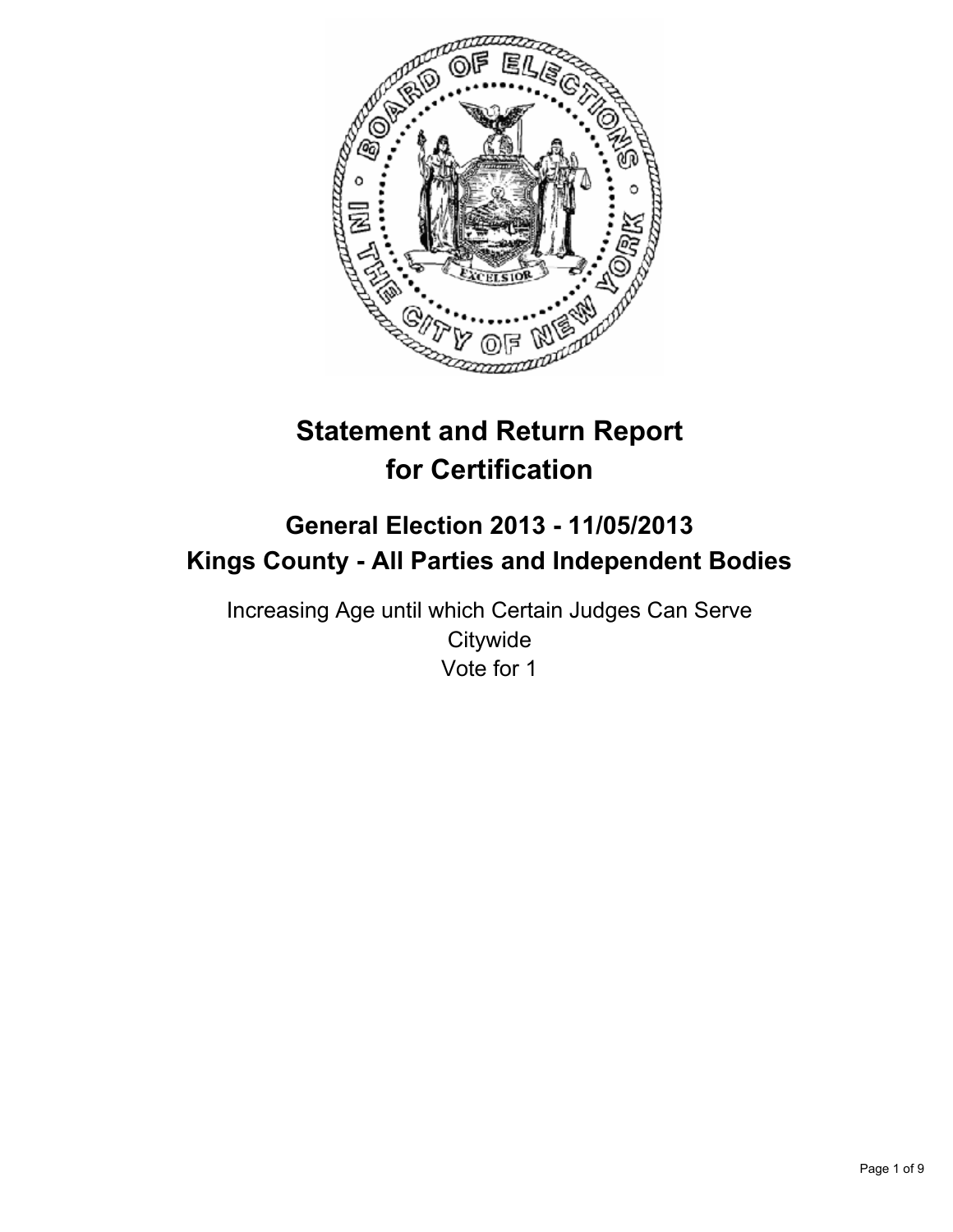

| <b>PUBLIC COUNTER</b>                                    | 18,152 |
|----------------------------------------------------------|--------|
| <b>EMERGENCY</b>                                         | 7      |
| ABSENTEE/MILITARY                                        | 476    |
| <b>FEDERAL</b>                                           | 0      |
| SPECIAL PRESIDENTIAL                                     | 0      |
| AFFIDAVIT                                                | 199    |
| <b>Total Ballots</b>                                     | 18,834 |
| Less - Inapplicable Federal/Special Presidential Ballots | 0      |
| <b>Total Applicable Ballots</b>                          | 18,834 |
| <b>YES</b>                                               | 4,795  |
| <b>NO</b>                                                | 6,093  |
| <b>Total Votes</b>                                       | 10,888 |
| Unrecorded                                               | 7.946  |

### **Assembly District 42**

| <b>PUBLIC COUNTER</b>                                    | 17,221 |
|----------------------------------------------------------|--------|
| <b>EMERGENCY</b>                                         | 2      |
| ABSENTEE/MILITARY                                        | 314    |
| <b>FEDERAL</b>                                           | 0      |
| <b>SPECIAL PRESIDENTIAL</b>                              | 0      |
| <b>AFFIDAVIT</b>                                         | 292    |
| <b>Total Ballots</b>                                     | 17,829 |
| Less - Inapplicable Federal/Special Presidential Ballots | 0      |
| <b>Total Applicable Ballots</b>                          | 17,829 |
| <b>YES</b>                                               | 4,538  |
| <b>NO</b>                                                | 4,407  |
| <b>Total Votes</b>                                       | 8,945  |
| Unrecorded                                               | 8,884  |

| PUBLIC COUNTER                                           | 19,018   |
|----------------------------------------------------------|----------|
| <b>EMERGENCY</b>                                         | 0        |
| ABSENTEE/MILITARY                                        | 394      |
| <b>FEDERAL</b>                                           | $\Omega$ |
| SPECIAL PRESIDENTIAL                                     | 0        |
| <b>AFFIDAVIT</b>                                         | 244      |
| <b>Total Ballots</b>                                     | 19,656   |
| Less - Inapplicable Federal/Special Presidential Ballots | 0        |
| <b>Total Applicable Ballots</b>                          | 19,656   |
| <b>YES</b>                                               | 5,188    |
| <b>NO</b>                                                | 5,149    |
| <b>Total Votes</b>                                       | 10,337   |
| Unrecorded                                               | 9,319    |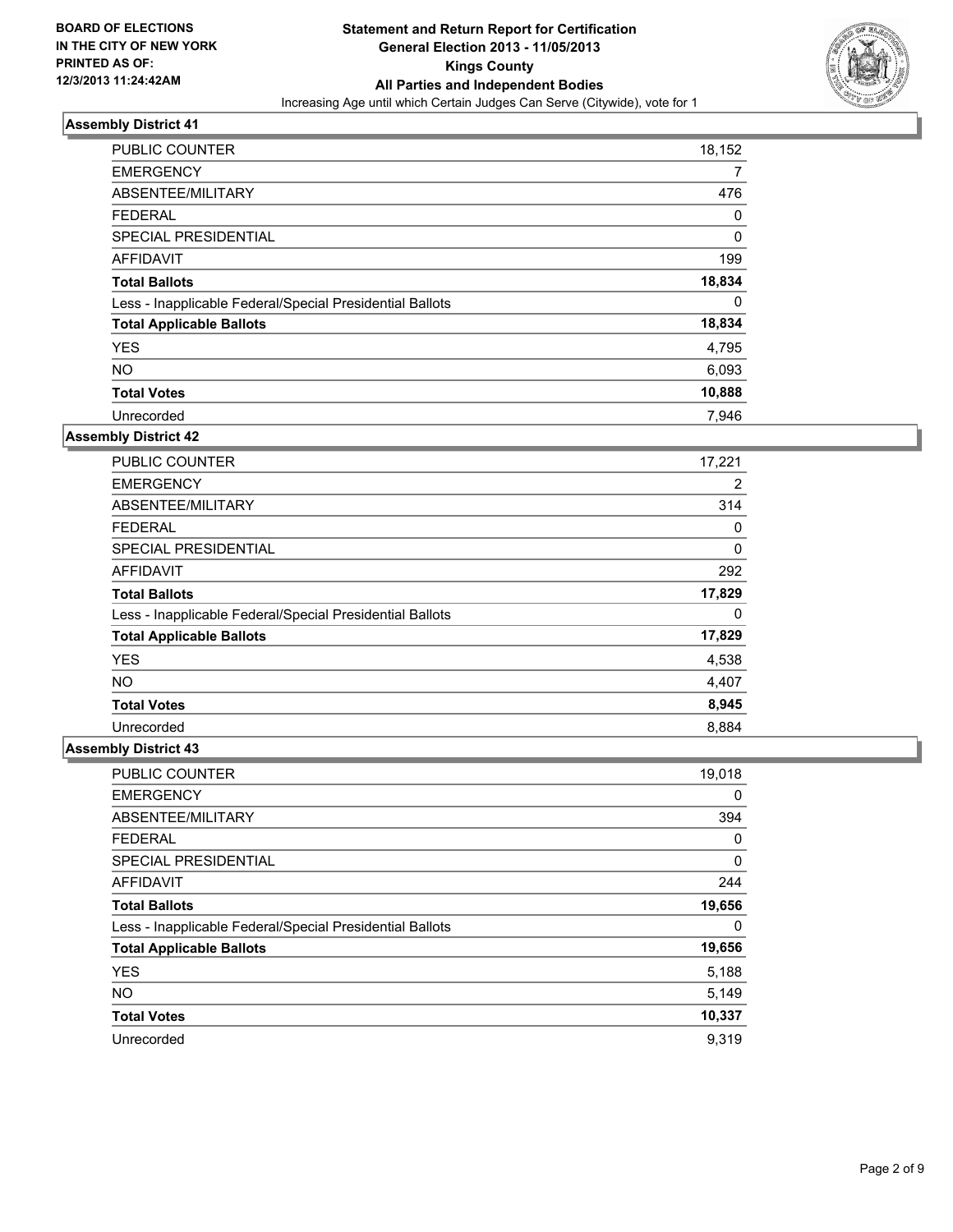

| <b>PUBLIC COUNTER</b>                                    | 21,572 |
|----------------------------------------------------------|--------|
| <b>EMERGENCY</b>                                         | 0      |
| ABSENTEE/MILITARY                                        | 376    |
| <b>FEDERAL</b>                                           | 0      |
| SPECIAL PRESIDENTIAL                                     | 0      |
| AFFIDAVIT                                                | 270    |
| <b>Total Ballots</b>                                     | 22,218 |
| Less - Inapplicable Federal/Special Presidential Ballots | 0      |
| <b>Total Applicable Ballots</b>                          | 22,218 |
| <b>YES</b>                                               | 7,853  |
| <b>NO</b>                                                | 7,614  |
| <b>Total Votes</b>                                       | 15,467 |
| Unrecorded                                               | 6.751  |

### **Assembly District 45**

| <b>PUBLIC COUNTER</b>                                    | 12,591 |
|----------------------------------------------------------|--------|
| <b>EMERGENCY</b>                                         | 1      |
| ABSENTEE/MILITARY                                        | 458    |
| <b>FEDERAL</b>                                           | 0      |
| <b>SPECIAL PRESIDENTIAL</b>                              | 0      |
| AFFIDAVIT                                                | 161    |
| <b>Total Ballots</b>                                     | 13,211 |
| Less - Inapplicable Federal/Special Presidential Ballots | 0      |
| <b>Total Applicable Ballots</b>                          | 13,211 |
| <b>YES</b>                                               | 3,138  |
| <b>NO</b>                                                | 3,471  |
| <b>Total Votes</b>                                       | 6,609  |
| Unrecorded                                               | 6,602  |

| PUBLIC COUNTER                                           | 17,456 |
|----------------------------------------------------------|--------|
| <b>EMERGENCY</b>                                         | 14     |
| ABSENTEE/MILITARY                                        | 658    |
| <b>FEDERAL</b>                                           | 0      |
| SPECIAL PRESIDENTIAL                                     | 0      |
| <b>AFFIDAVIT</b>                                         | 185    |
| <b>Total Ballots</b>                                     | 18,313 |
| Less - Inapplicable Federal/Special Presidential Ballots | 0      |
| <b>Total Applicable Ballots</b>                          | 18,313 |
| <b>YES</b>                                               | 4,121  |
| <b>NO</b>                                                | 5,666  |
| <b>Total Votes</b>                                       | 9,787  |
| Unrecorded                                               | 8,526  |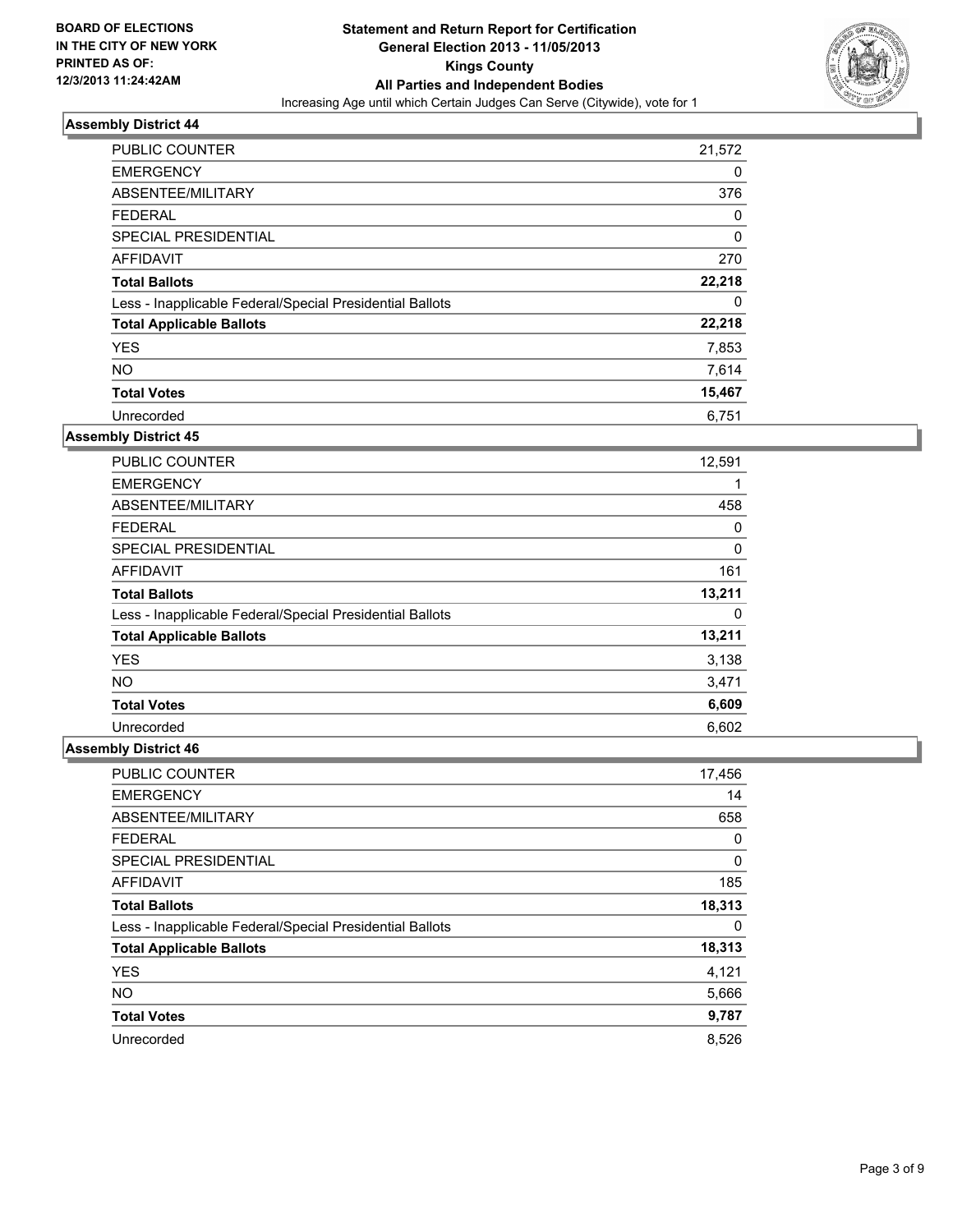

| <b>PUBLIC COUNTER</b>                                    | 9,699  |
|----------------------------------------------------------|--------|
| <b>EMERGENCY</b>                                         | 0      |
| ABSENTEE/MILITARY                                        | 374    |
| <b>FEDERAL</b>                                           | 0      |
| SPECIAL PRESIDENTIAL                                     | 0      |
| AFFIDAVIT                                                | 100    |
| <b>Total Ballots</b>                                     | 10,173 |
| Less - Inapplicable Federal/Special Presidential Ballots | 0      |
| <b>Total Applicable Ballots</b>                          | 10,173 |
| <b>YES</b>                                               | 2,108  |
| <b>NO</b>                                                | 3,147  |
| <b>Total Votes</b>                                       | 5,255  |
| Unrecorded                                               | 4,918  |

### **Assembly District 48**

| PUBLIC COUNTER                                           | 15,584 |
|----------------------------------------------------------|--------|
| <b>EMERGENCY</b>                                         | 0      |
| ABSENTEE/MILITARY                                        | 283    |
| <b>FEDERAL</b>                                           | 0      |
| SPECIAL PRESIDENTIAL                                     | 0      |
| AFFIDAVIT                                                | 197    |
| <b>Total Ballots</b>                                     | 16,064 |
| Less - Inapplicable Federal/Special Presidential Ballots | 0      |
| <b>Total Applicable Ballots</b>                          | 16,064 |
| <b>YES</b>                                               | 4,415  |
| NO.                                                      | 4,222  |
| <b>Total Votes</b>                                       | 8,637  |
| Unrecorded                                               | 7,427  |

| PUBLIC COUNTER                                           | 7,584 |
|----------------------------------------------------------|-------|
| <b>EMERGENCY</b>                                         | 70    |
| ABSENTEE/MILITARY                                        | 209   |
| <b>FEDERAL</b>                                           | 0     |
| SPECIAL PRESIDENTIAL                                     | 0     |
| <b>AFFIDAVIT</b>                                         | 74    |
| <b>Total Ballots</b>                                     | 7,937 |
| Less - Inapplicable Federal/Special Presidential Ballots | 0     |
| <b>Total Applicable Ballots</b>                          | 7,937 |
| <b>YES</b>                                               | 1,718 |
| <b>NO</b>                                                | 2,746 |
| <b>Total Votes</b>                                       | 4,464 |
| Unrecorded                                               | 3,473 |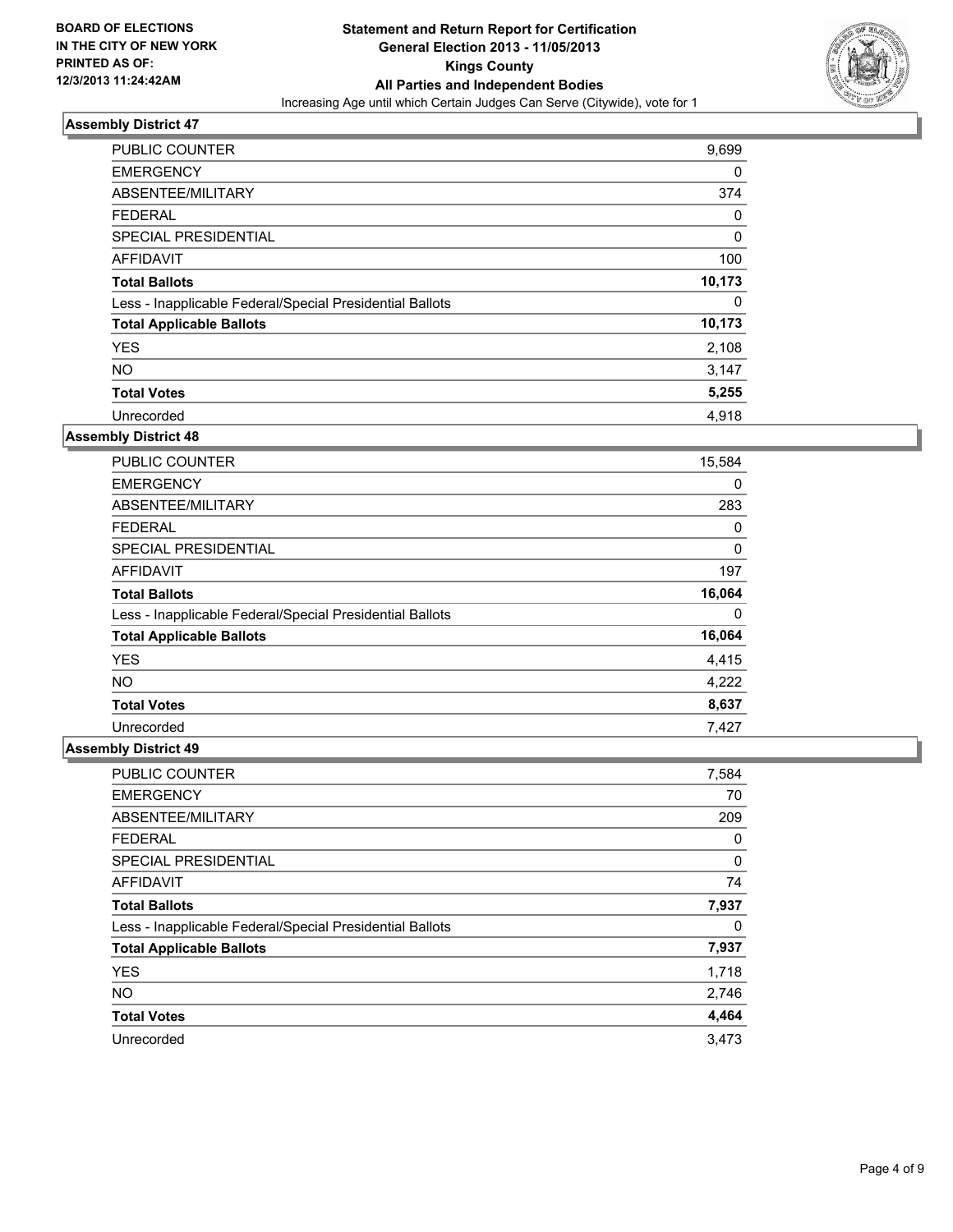

| <b>PUBLIC COUNTER</b>                                    | 15,157 |
|----------------------------------------------------------|--------|
| <b>EMERGENCY</b>                                         | 3      |
| ABSENTEE/MILITARY                                        | 179    |
| <b>FEDERAL</b>                                           | 0      |
| SPECIAL PRESIDENTIAL                                     | 0      |
| <b>AFFIDAVIT</b>                                         | 241    |
| <b>Total Ballots</b>                                     | 15,580 |
| Less - Inapplicable Federal/Special Presidential Ballots | 0      |
| <b>Total Applicable Ballots</b>                          | 15,580 |
| <b>YES</b>                                               | 4,332  |
| <b>NO</b>                                                | 4,941  |
| <b>Total Votes</b>                                       | 9,273  |
| Unrecorded                                               | 6,307  |

### **Assembly District 51**

| PUBLIC COUNTER                                           | 10,963 |
|----------------------------------------------------------|--------|
| <b>EMERGENCY</b>                                         | 1      |
| ABSENTEE/MILITARY                                        | 197    |
| <b>FEDERAL</b>                                           | 0      |
| SPECIAL PRESIDENTIAL                                     | 0      |
| AFFIDAVIT                                                | 163    |
| <b>Total Ballots</b>                                     | 11,324 |
| Less - Inapplicable Federal/Special Presidential Ballots | 0      |
| <b>Total Applicable Ballots</b>                          | 11,324 |
| <b>YES</b>                                               | 3,020  |
| NO.                                                      | 3,656  |
| <b>Total Votes</b>                                       | 6,676  |
| Unrecorded                                               | 4,648  |

| <b>PUBLIC COUNTER</b>                                    | 28,638 |
|----------------------------------------------------------|--------|
| <b>EMERGENCY</b>                                         | 1,017  |
| ABSENTEE/MILITARY                                        | 753    |
| <b>FEDERAL</b>                                           | 0      |
| SPECIAL PRESIDENTIAL                                     | 0      |
| <b>AFFIDAVIT</b>                                         | 376    |
| <b>Total Ballots</b>                                     | 30,784 |
| Less - Inapplicable Federal/Special Presidential Ballots | 0      |
| <b>Total Applicable Ballots</b>                          | 30,784 |
| <b>YES</b>                                               | 12,516 |
| <b>NO</b>                                                | 11,492 |
| <b>Total Votes</b>                                       | 24,008 |
| Unrecorded                                               | 6.776  |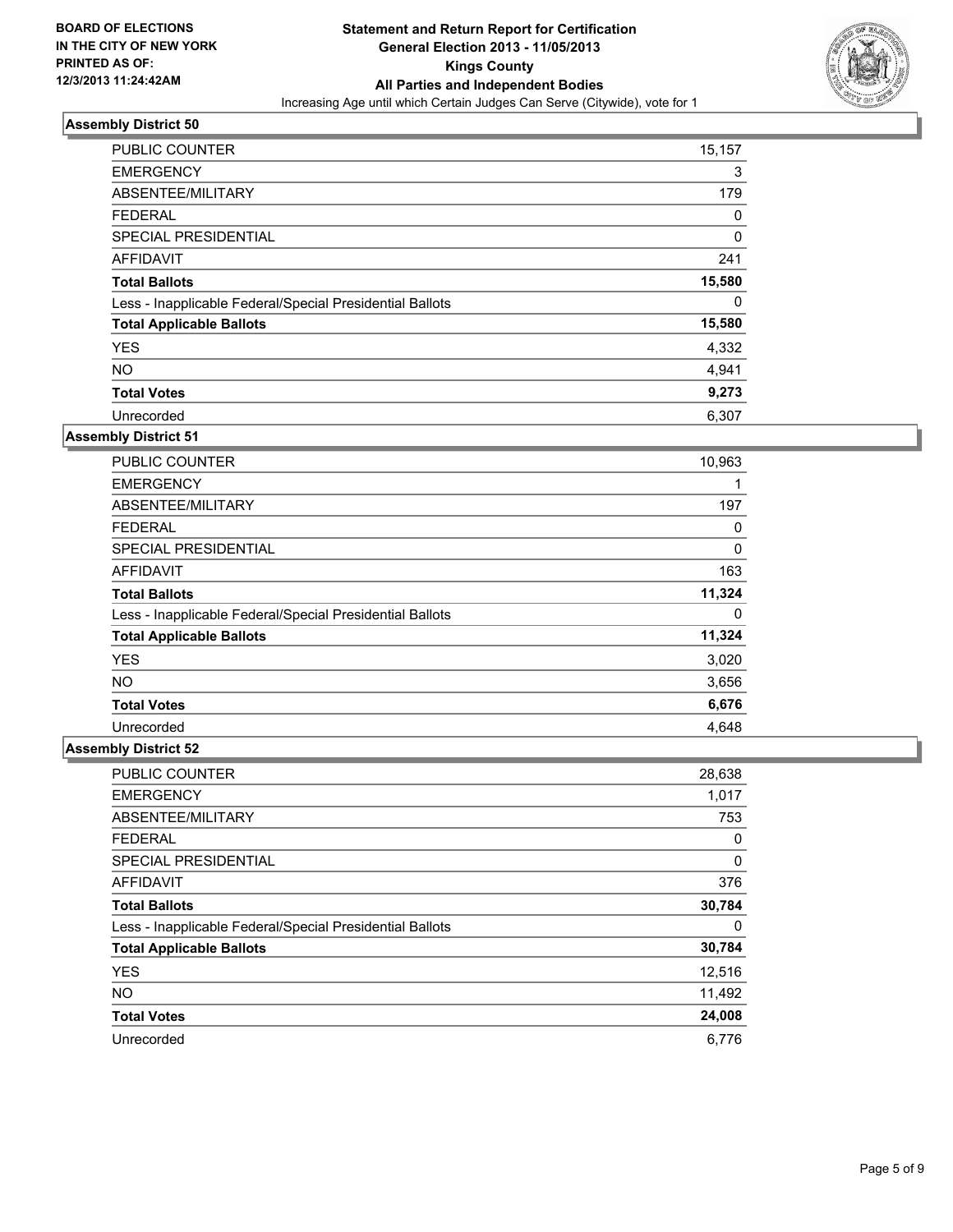

| <b>PUBLIC COUNTER</b>                                    | 12,315      |
|----------------------------------------------------------|-------------|
| <b>EMERGENCY</b>                                         | 53          |
| ABSENTEE/MILITARY                                        | 124         |
| <b>FEDERAL</b>                                           | 0           |
| SPECIAL PRESIDENTIAL                                     | $\mathbf 0$ |
| AFFIDAVIT                                                | 214         |
| <b>Total Ballots</b>                                     | 12,706      |
| Less - Inapplicable Federal/Special Presidential Ballots | 0           |
| <b>Total Applicable Ballots</b>                          | 12,706      |
| <b>YES</b>                                               | 2,875       |
| <b>NO</b>                                                | 3,470       |
| <b>Total Votes</b>                                       | 6,345       |
| Unrecorded                                               | 6,361       |

### **Assembly District 54**

| <b>PUBLIC COUNTER</b>                                    | 9,847  |
|----------------------------------------------------------|--------|
| <b>EMERGENCY</b>                                         | 16     |
| ABSENTEE/MILITARY                                        | 107    |
| <b>FEDERAL</b>                                           | 0      |
| <b>SPECIAL PRESIDENTIAL</b>                              | 0      |
| AFFIDAVIT                                                | 190    |
| <b>Total Ballots</b>                                     | 10,160 |
| Less - Inapplicable Federal/Special Presidential Ballots | 0      |
| <b>Total Applicable Ballots</b>                          | 10,160 |
| <b>YES</b>                                               | 2,460  |
| <b>NO</b>                                                | 2,533  |
| <b>Total Votes</b>                                       | 4,993  |
| Unrecorded                                               | 5,167  |

| PUBLIC COUNTER                                           | 13,948         |
|----------------------------------------------------------|----------------|
| <b>EMERGENCY</b>                                         | $\overline{2}$ |
| ABSENTEE/MILITARY                                        | 192            |
| <b>FEDERAL</b>                                           | 0              |
| SPECIAL PRESIDENTIAL                                     | 0              |
| <b>AFFIDAVIT</b>                                         | 235            |
| <b>Total Ballots</b>                                     | 14,377         |
| Less - Inapplicable Federal/Special Presidential Ballots | 0              |
| <b>Total Applicable Ballots</b>                          | 14,377         |
| <b>YES</b>                                               | 3,535          |
| <b>NO</b>                                                | 3,350          |
| <b>Total Votes</b>                                       | 6,885          |
| Unrecorded                                               | 7,492          |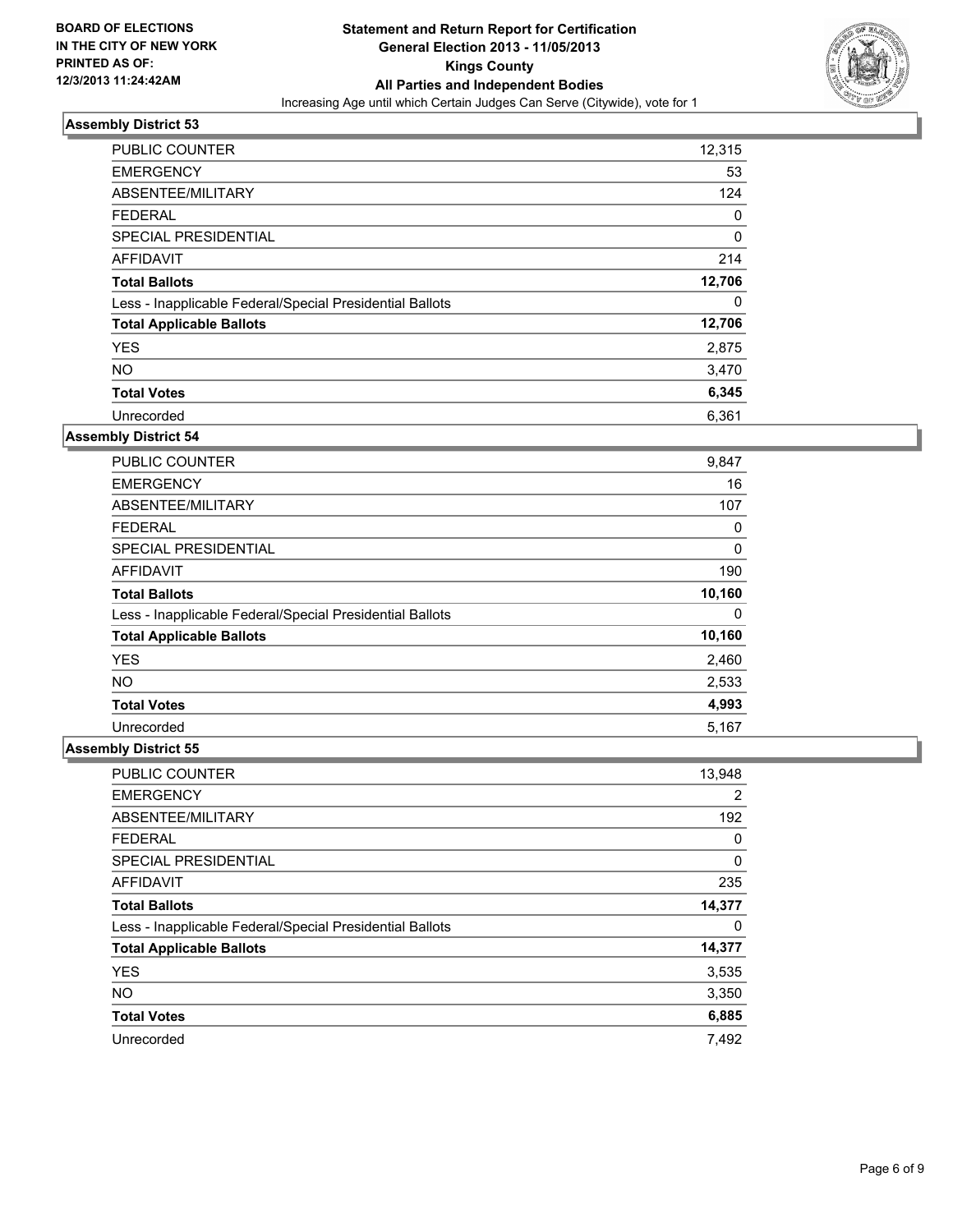

| <b>PUBLIC COUNTER</b>                                    | 17,641 |
|----------------------------------------------------------|--------|
| <b>EMERGENCY</b>                                         | 30     |
| ABSENTEE/MILITARY                                        | 223    |
| <b>FEDERAL</b>                                           | 0      |
| SPECIAL PRESIDENTIAL                                     | 0      |
| AFFIDAVIT                                                | 263    |
| <b>Total Ballots</b>                                     | 18,157 |
| Less - Inapplicable Federal/Special Presidential Ballots | 0      |
| <b>Total Applicable Ballots</b>                          | 18,157 |
| <b>YES</b>                                               | 4,987  |
| <b>NO</b>                                                | 5,330  |
| <b>Total Votes</b>                                       | 10,317 |
| Unrecorded                                               | 7.840  |

### **Assembly District 57**

| <b>PUBLIC COUNTER</b>                                    | 24,525 |
|----------------------------------------------------------|--------|
| <b>EMERGENCY</b>                                         | 122    |
| ABSENTEE/MILITARY                                        | 573    |
| <b>FEDERAL</b>                                           | 0      |
| <b>SPECIAL PRESIDENTIAL</b>                              | 0      |
| AFFIDAVIT                                                | 410    |
| <b>Total Ballots</b>                                     | 25,630 |
| Less - Inapplicable Federal/Special Presidential Ballots | 0      |
| <b>Total Applicable Ballots</b>                          | 25,630 |
| <b>YES</b>                                               | 8,170  |
| <b>NO</b>                                                | 8,767  |
| <b>Total Votes</b>                                       | 16,937 |
| Unrecorded                                               | 8,693  |

| <b>PUBLIC COUNTER</b>                                    | 19,411 |
|----------------------------------------------------------|--------|
| <b>EMERGENCY</b>                                         |        |
| ABSENTEE/MILITARY                                        | 359    |
| <b>FEDERAL</b>                                           | 0      |
| SPECIAL PRESIDENTIAL                                     | 0      |
| <b>AFFIDAVIT</b>                                         | 287    |
| <b>Total Ballots</b>                                     | 20,058 |
| Less - Inapplicable Federal/Special Presidential Ballots | 0      |
| <b>Total Applicable Ballots</b>                          | 20,058 |
| <b>YES</b>                                               | 4,455  |
| <b>NO</b>                                                | 4,625  |
| <b>Total Votes</b>                                       | 9,080  |
| Unrecorded                                               | 10.978 |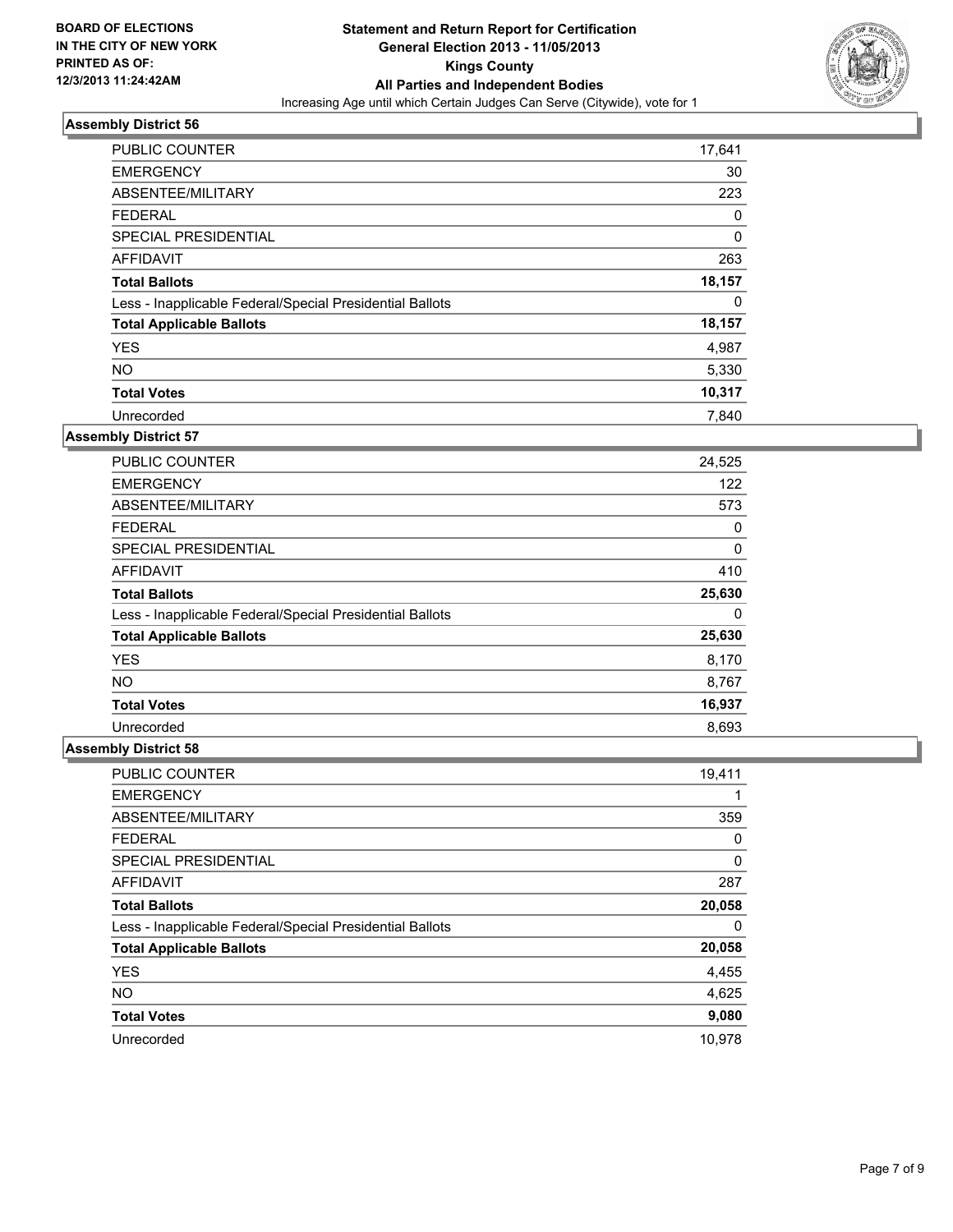

| PUBLIC COUNTER                                           | 19,786 |
|----------------------------------------------------------|--------|
| <b>EMERGENCY</b>                                         | 3      |
| ABSENTEE/MILITARY                                        | 339    |
| <b>FEDERAL</b>                                           | 0      |
| SPECIAL PRESIDENTIAL                                     | 0      |
| AFFIDAVIT                                                | 250    |
| <b>Total Ballots</b>                                     | 20,378 |
| Less - Inapplicable Federal/Special Presidential Ballots | 0      |
| <b>Total Applicable Ballots</b>                          | 20,378 |
| <b>YES</b>                                               | 4,830  |
| <b>NO</b>                                                | 6,165  |
| <b>Total Votes</b>                                       | 10,995 |
| Unrecorded                                               | 9,383  |

### **Assembly District 60**

| PUBLIC COUNTER                                           | 16,891 |
|----------------------------------------------------------|--------|
| <b>EMERGENCY</b>                                         | 11     |
| ABSENTEE/MILITARY                                        | 159    |
| <b>FEDERAL</b>                                           | 0      |
| <b>SPECIAL PRESIDENTIAL</b>                              | 0      |
| AFFIDAVIT                                                | 253    |
| <b>Total Ballots</b>                                     | 17,314 |
| Less - Inapplicable Federal/Special Presidential Ballots | 0      |
| <b>Total Applicable Ballots</b>                          | 17,314 |
| <b>YES</b>                                               | 4,173  |
| <b>NO</b>                                                | 4,139  |
| <b>Total Votes</b>                                       | 8,312  |
| Unrecorded                                               | 9.002  |

| <b>PUBLIC COUNTER</b>                                    | 4,721 |
|----------------------------------------------------------|-------|
| <b>EMERGENCY</b>                                         | 0     |
| ABSENTEE/MILITARY                                        | 118   |
| <b>FEDERAL</b>                                           | 0     |
| SPECIAL PRESIDENTIAL                                     | 0     |
| <b>AFFIDAVIT</b>                                         | 56    |
| <b>Total Ballots</b>                                     | 4,895 |
| Less - Inapplicable Federal/Special Presidential Ballots | 0     |
| <b>Total Applicable Ballots</b>                          | 4,895 |
| <b>YES</b>                                               | 1,467 |
| <b>NO</b>                                                | 2,031 |
| <b>Total Votes</b>                                       | 3,498 |
| Unrecorded                                               | 1,397 |